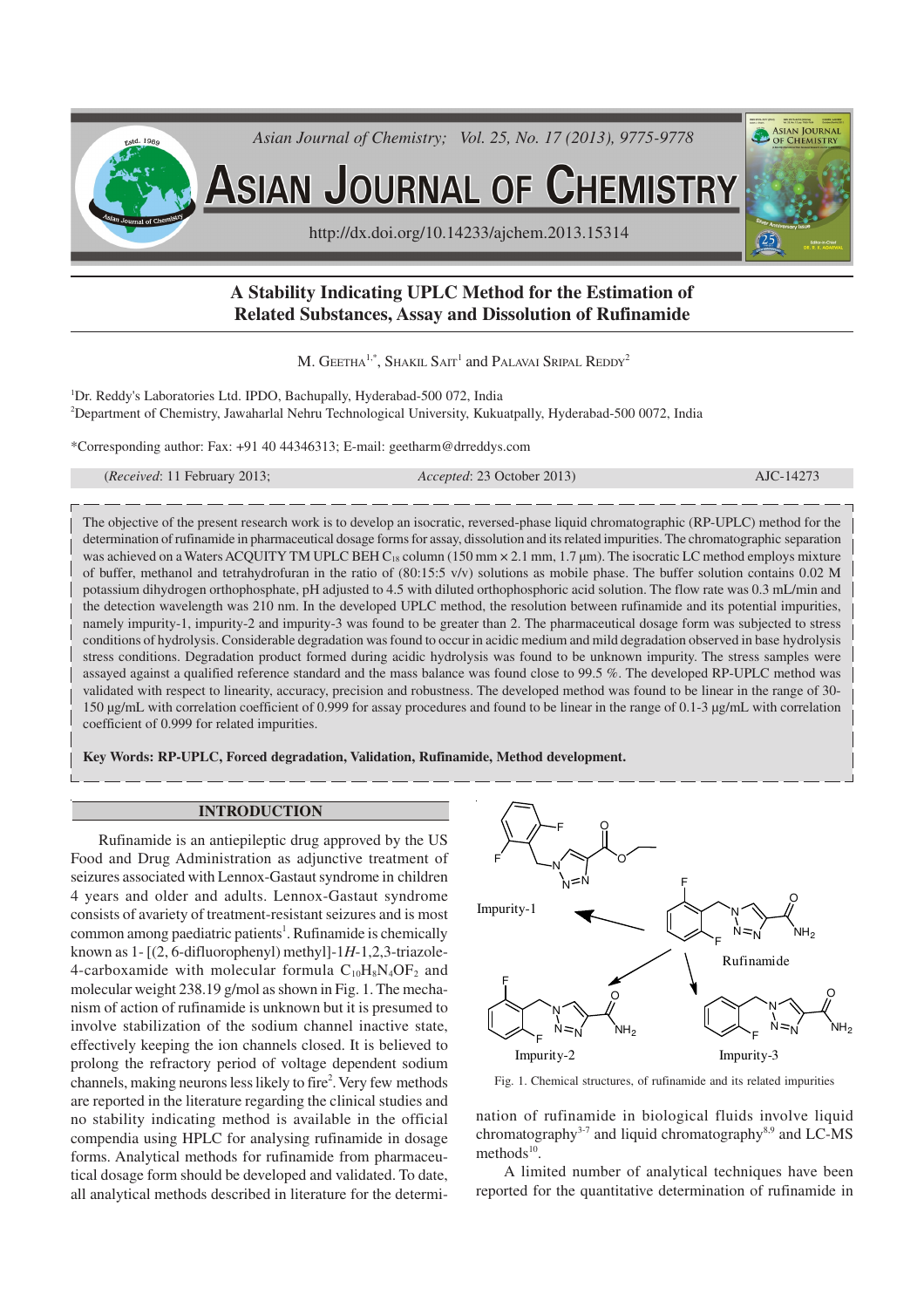pharmaceutical preparations and human plasma when present alone or in combination with other drugs (rufinamide, zonisamide, lamotrigine, oxcarbazepine monohydroxy derivative and felbamate in deproteinized plasma). These techniques HPLC12, Enzyme-linked immune sorbent assay 6 , HPLC. In order to commercialize an active pharmaceutical ingredient, it is mandatory requirement from regulatory authorities to show the proper qualification of its impurities identification and characterization of known impurities that are present. Organic impurities can arise during the manufacturing process and storage of the drug substances and their acceptance upto certain limits are based on pharmaceutical studies or known safety data. In the present study we describe a simple, economic and time efficient reversed phase liquid chromatography (RP-UPLC) method for the separation and quantification of process related impurities of rufinamide. The accuracy, precision, limit of detection (LOD), limit of quantification (LOQ) and Linearity of the method was determined in accordance with ICH guidelines<sup>11,12</sup> and found to be suitable for quality assurance of rufinamide. The paper provides the validated stability indicated RP-UPLC method which separates potential impurities for first time. To the best of our knowledge, there was no method application by UPLC presented for the related impurities. Here we are presenting first time the use of UPLC method for quantification of Rufinamide and its impurities with a run time of 17 min by separating the related four impurities with a resolution more than 2. The limit of quantification of impurity-1, impurity-2 and impurity-3 were 0.051, 0.045 and 0.040 % (of analyte concentration, *i.e.*, 0.5 mg/mL) with 2 µL injection volume.

## **EXPERIMENTAL**

Samples of rufinamide and its related impurities were obtained as gift samples from drreddys (Hyderabad, India) (Figs. 1 and 2). HPLC grade methanol, analytical reagent grade potassium dihydrogen orthophosphate were purchased from Merck, Darmstadt, Germany. High purity water was prepared by using Millipore Milli-Q plus water purification system. All samples and impurities used in this study were of greater than 95 % purity.

The UPLC system, used for method development, forced degradation studies and method validation was waters ACQUITY TM UPLC system equipped with a diode array detector, Waters Corp. (Milford, MA, USA). The output signal was monitored and processes using Empower software (Waters) Water bath equipped with temperature controller was used to carry out degradation studies for all solution.

**Chromatographic conditions:** The chromatographic column used was a waters ACQUITY TM UPLC BEH C<sub>18</sub> column 150 mm  $\times$  2.1 mm, 1.7 µm, all obtained from Waters Corp. (Milford, MA, USA). The isocratic LC method consists buffer, methanol and tetrahydrofuran in the ratio of (80:15:5 v/v) as mobile phase. The buffer solution contains 0.02 M potassium dihydrogen orthophosphate pH adjusted to 4.5 with *ortho* phosphoric acid. The flow rate of the mobile phase was 0.3 mL/min. The column temperature was maintained 40 ºC and the detection was monitored at a wavelength of 210 nm. The injection volume was  $2 \mu L$ . Mixture water: methanol (1:1) was used as a diluent. The concentration is  $0.5 \text{ mg } \text{mL}^{-1}$  for related impurities method and  $0.007$  mg mL $^{-1}$  for assay method.

**Preparation of solutions:**A stock solution of rufinamide  $(0.5 \text{ mg} \text{ mL}^{-1})$  was prepared by dissolving appropriate amount in the diluent. Working solutions were prepared from above stock solution for related impurities determination and assay determination, respectively. A stock solution of impurities (mixture of impurity-1, impurity-2 and impurity-3) at a concentration of  $0.5$  mg mL $^{-1}$  was also prepared in diluent.

**Specificity:** Specificity is the ability of the method to measure the analyte response in the presence of its potential impurities. Stress testing of the drug impurities can help identify the likely degradation products, which can in turn help establish the degradation pathways and the intrinsic stability of the molecule and validate the stability indicating power of the analytical procedures used.

The specificity of the developed LC method for rufinamide was determined in the presence of its impurities, namely impurity-1, impurity-2 and impurity-3 and degradation products. Forced degradation studies were also performed on rufinamide to provide an indication of the stability indicating property and specificity of the proposed method. The stress conditions employed for degradation study includes, acid hydrolysis (0.1 N HCl), base hydrolysis (0.1 N NaOH for 2 h. Peak purity of stressed samples of rufinamide was checked by using photo diode array detector (PDA). The purity factor is within the threshold limit obtained in all stressed samples demonstrates the analyte peak homogeneity. Assay studies were carried out for stress samples against qualified reference standard and the mass balance (assay  $% +$  impurities  $% +$  degradation  $%$  products) was calculated. Specificity of the rufinamide was shown by spiking all three impurities (impurity-1, impurity-2 and impurity-3 (*i.e*. 0.15 % of analyte concentration which is 0.5 mg/mL).

**Analytical method validation:**The developed chromatographic method was validated for linearity, precision, accuracy, sensitivity, robustness and system suitability.

**Precision:** The precision of the related impurities method was checked by injecting six individual preparations of (0.5 mg mL<sup>-1</sup>) rufinamide spiked with 0.15 % each impurity-1, impurity-2 and impurity-3. The %RSD area of each impurity-1, impurity-2 and impurity-3 was calculated. Assay method precision was evaluated by carrying out six independent assays of test sample of rufinamide against qualified reference standard. The percentage of RSD of six assay values obtained was calculated (Table-1).

|                                             | TABLE-1       |               |  |  |
|---------------------------------------------|---------------|---------------|--|--|
| INTRA-DAY PRECISION AND INTER DAY PRECISION |               |               |  |  |
| S. No.                                      | Assay $(\% )$ | Assay $(\% )$ |  |  |
|                                             | 102.7         | 101.5         |  |  |
| $\overline{c}$                              | 102.0         | 100.8         |  |  |
| 3                                           | 102.3         | 101.2         |  |  |
|                                             | 102.9         | 100.6         |  |  |
| 5                                           | 102.3         | 100.9         |  |  |
| 6                                           | 102.0         | 101.6         |  |  |
| Average assay $(\% )$                       | 102.4         | 101.1         |  |  |
| $RSD(\%)$                                   | 0.4           | 0.4           |  |  |

**Limit of detection (LOD) and limit of quantification (LOQ):** Sensitivity was determined by establishing the limit of detection (LOD) and limit of quantitation (LOQ) for impurity-1, impurity-2 and impurity-3 estimated at a signal-to-noise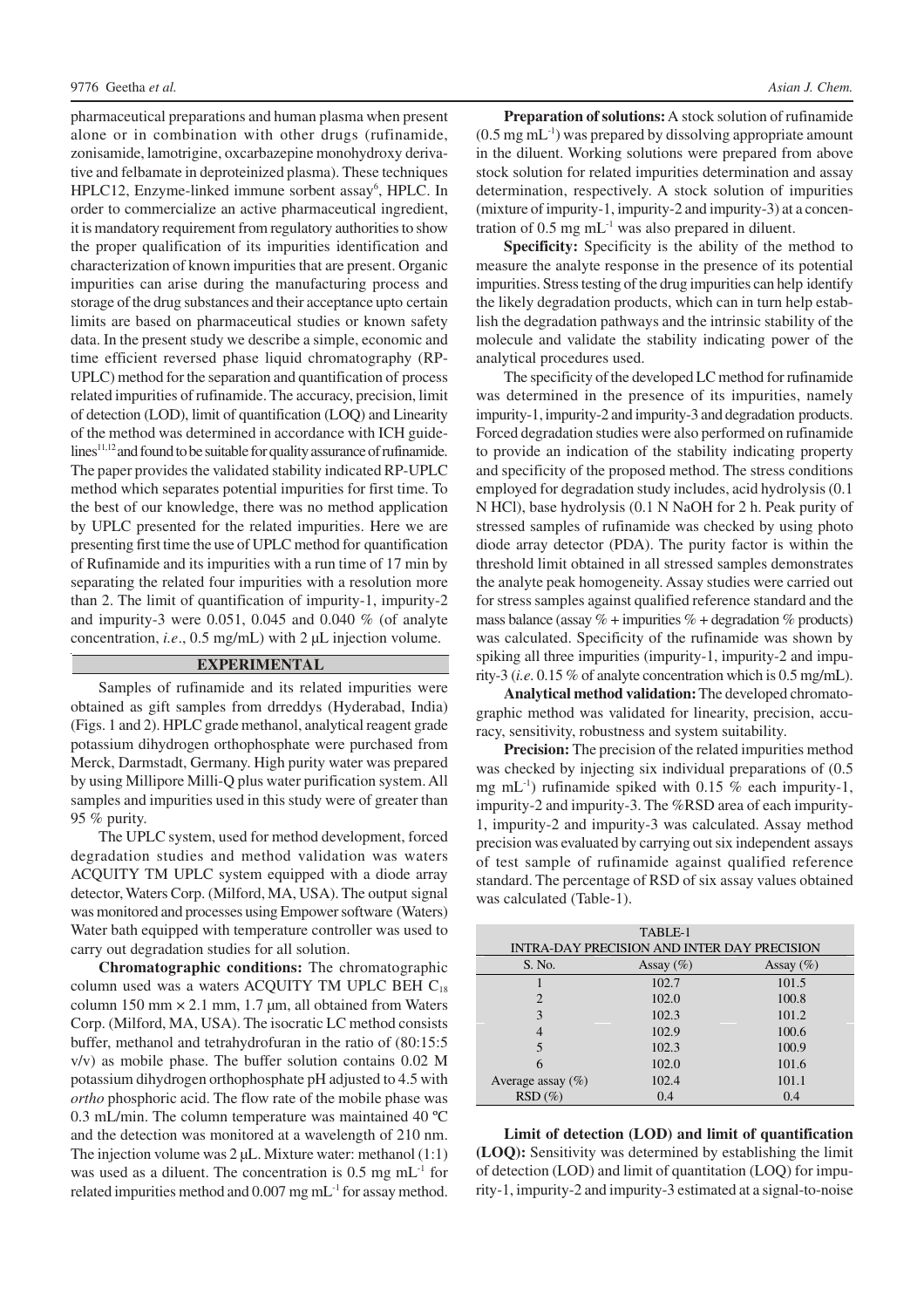ratio of 3:1 and 10:1, respectively, by injecting a series of dilute solutions with known concentration. The precision study was also carried out at the LOQ level by injecting six individual preparations impurity-1, impurity-2 and impurity-3, calculated the % RSD for the areas of each impurity (Table-2).

| TABLE-2                         |                         |                    |  |  |
|---------------------------------|-------------------------|--------------------|--|--|
| <b>LOD AND LOQ VALUES</b>       |                         |                    |  |  |
| Impurity $(\% )$<br>Name of the |                         |                    |  |  |
| impurity                        | Limit of quantification | Limit of detection |  |  |
| Impurity-1                      | 0.051                   | 0.019              |  |  |
| Impurity-2                      | 0.045                   | 0.018              |  |  |
| Impurity-3                      | 0.040                   | 0.015              |  |  |
| Rufinamide                      | 0.030                   | 0.010              |  |  |

**Linearity and range:**A linearity test solution for related impurities method was prepared by diluting the impurity stock solution to the required concentrations. The solutions were prepared at six concentration levels. From 0.05 to 0.3 % of the permitted maximum level of the impurity (*i.e*., 0.05, 0.1, 0.15, 0.2, 0.25 and 0.3  $%$  was subjected to linear regression analysis with the least square method. Calibration equation obtained from regression analysis was used to calculate the corresponding predicted responses. The residuals and sum of the residual squares were calculated from the corresponding predicted responses.

Linearity test solutions for assay method has prepared from stock solution at five concentration levels from 25 to 150 % of assay analyte concentration.

#### **RESULTS AND DISCUSSION**

**Development method and optimization:** The main target of the chromatographic method is to get the separation of critical closely eluting peaks, namely rufinamide, impurity-2 and impurity-3. Impurities were co-eluted by using different stationary phases like  $C_{18}$ , phenyl and cyano and different mobile phases containing buffers like phosphate, sulphate and acetate with different pH (2-8) and using organic modifiers like acetonitrile, methanol and ethanol in the mobile phase. The chromatographic separation was achieved on a Waters ACQUITY TM UPLC BEH  $C_{18}$  column 150 mm  $\times$  2.1 mm, 1.7 µm column, the isocratic LC method consists buffer, methanol and tetrahydrofuran in the ratio of (80:15:5 v/v) as mobile phase. The buffer solution contains 0.02 M potassium dihydrogen orthophosphate pH adjusted to 4.5 with orthophosphoric acid. The flow rate of the mobile phase was 0.3 mL/ min. The column temperature was maintained 40 ºC and the detection was monitored at a wavelength of 210 nm. The injection volume was  $2 \mu L$ . Mixture water: methanol  $(1:1)$ was used as a diluent. The concentration is 0.5 mg mL<sup>-1</sup> for related impurities method and  $0.007$  mg mL $^{-1}$  for assay method. The peak shape of rufinamide was found symmetrical. In the optimized conditions rufinamide, impurity-1, impurity-2 and impurity-3 were well separated with a resolution of greater than 2 and the typical retention times of rufinamide, impurity-3, impurity-2 and impurity-1 were 4.16, 4.68, 5.74 and 15.39 min, respectively. The system suitability results are given in Table-1 and the developed UPLC method was found to be specific for rufinamide and its three impurities, namely impurity-1, impurity-2 and impurity-3. After many logical trials, chromatographic condition was established such that which could be suitable for separation of drug-degradation products and drug-three known impurities. Using the optimized conditions rufinamide and its known impurities were well separated with a resolution of greater than 2 (Fig. 2). The system suitability results are given in Table-3.

| TABLE-3<br><b>SYSTEM SUITABILITY</b>                                                          |                   |                       |  |  |
|-----------------------------------------------------------------------------------------------|-------------------|-----------------------|--|--|
| System suitability parameters                                                                 | Observed<br>value | Acceptance<br>citeria |  |  |
| Tailing factor for rufinamide peak from<br>standard preparation                               | 0.9               | <b>NMT 2.0</b>        |  |  |
| Relative standard deviation for rufinamide<br>peak area for five replicate injections of      | 0.9               | NMT 2.0<br>$\%$       |  |  |
| standard preparation<br>USP plate count for the rufinamide peak<br>from standard chromatogram | 3693              | <b>NLT 2000</b>       |  |  |



**Results of forced degradation studies:** The drug was exposed to 0.1 N HCl at 70 ºC for 24 h. Rufinamide has shown significant sensitivity towards the treatment of 0.1 N HCl. The drug gradually undergone degradation with time in 0.1 N HCl and prominent degradation was observed (15 %). The representative chromatogram presented in Fig. 3.



**Degradation in basic solution:** The drug was exposed to 0.1 N NaOH at 70 ºC for 24 h. Rufinamide has shown mild sensitivity towards the treatment of 0.1 N NaOH. The drug gradually undergone degradation with time in 0.1 N NaOH and degradation was observed (2 %). The chromatogram presented in Fig. 4.

**Robustness:** Close observation of analysis results for deliberately changed chromatographic conditions (flow rate, pH and column temperature) revealed that the resolution